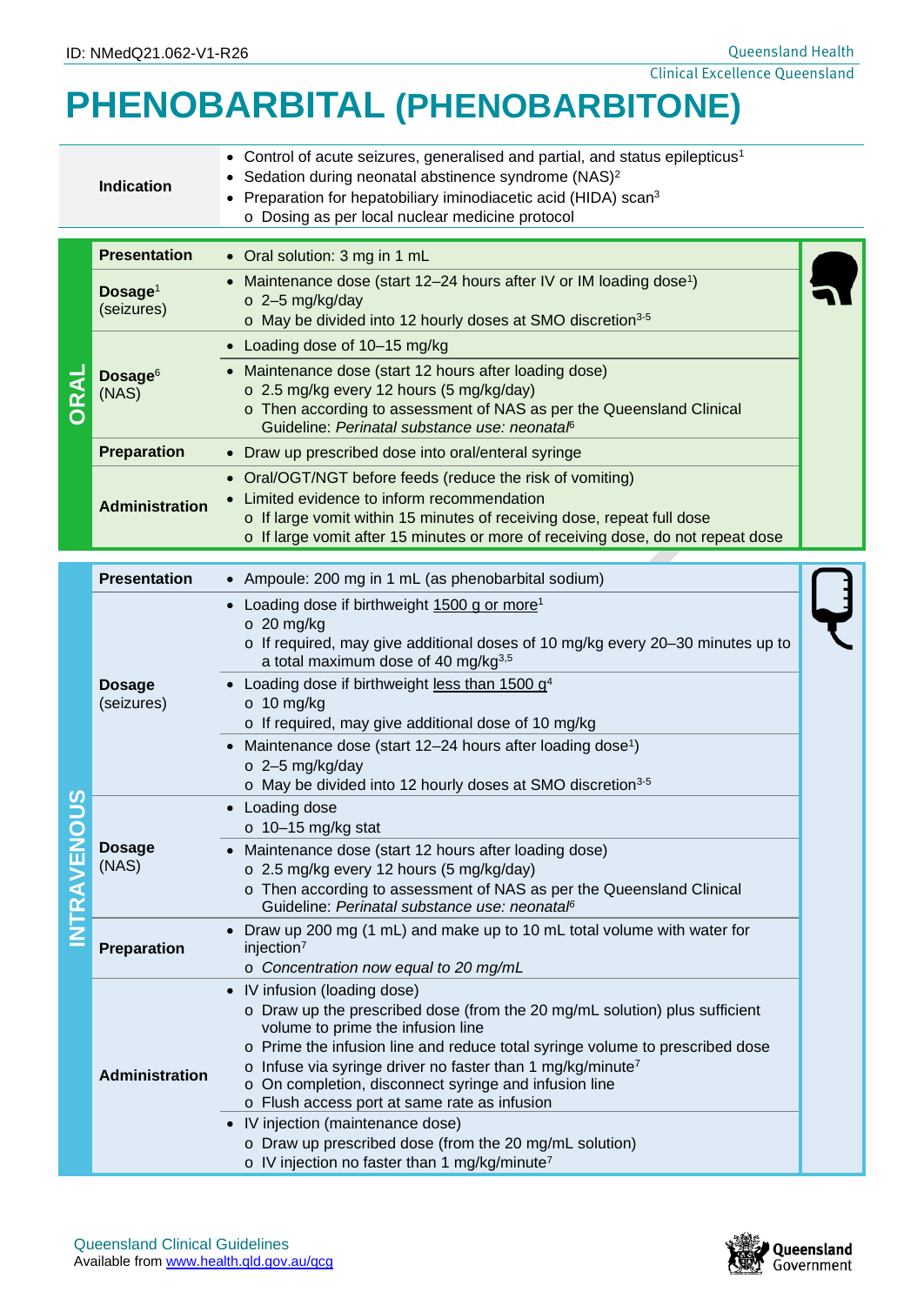|                                                                                                                                                                                                                        | <b>Presentation</b>                                                                                                                                                                                                                                                                                      | • Ampoule: 200 mg in 1 mL (as phenobarbital sodium)                                                                                                                                                                                                                                                                                                                                                                                                                                                                                                                                                                                                                                                                                                                                                                                                                                                                                                                                                    |  |  |
|------------------------------------------------------------------------------------------------------------------------------------------------------------------------------------------------------------------------|----------------------------------------------------------------------------------------------------------------------------------------------------------------------------------------------------------------------------------------------------------------------------------------------------------|--------------------------------------------------------------------------------------------------------------------------------------------------------------------------------------------------------------------------------------------------------------------------------------------------------------------------------------------------------------------------------------------------------------------------------------------------------------------------------------------------------------------------------------------------------------------------------------------------------------------------------------------------------------------------------------------------------------------------------------------------------------------------------------------------------------------------------------------------------------------------------------------------------------------------------------------------------------------------------------------------------|--|--|
| ≧                                                                                                                                                                                                                      | <b>Dosage</b><br>(seizures)                                                                                                                                                                                                                                                                              | • Loading dose of 20 mg/kg<br>o If required, may give additional doses of 10 mg/kg every 20-30 minutes up to<br>a total maximum dose of 40 mg/kg <sup>3,5</sup><br>Maintenance dose (start 12-24 hours after loading dose <sup>1</sup> )<br>$\circ$ 2-5 mg/kg/day<br>o May be divided into 12 hourly doses at SMO discretion <sup>3-5</sup>                                                                                                                                                                                                                                                                                                                                                                                                                                                                                                                                                                                                                                                            |  |  |
|                                                                                                                                                                                                                        | Preparation                                                                                                                                                                                                                                                                                              | • Nil required                                                                                                                                                                                                                                                                                                                                                                                                                                                                                                                                                                                                                                                                                                                                                                                                                                                                                                                                                                                         |  |  |
|                                                                                                                                                                                                                        | <b>Administration</b>                                                                                                                                                                                                                                                                                    | Draw up prescribed dose<br>Intramuscular injection into thickest part of the vastus lateralis in the<br>$\bullet$<br>anterolateral thigh (maximum 0.5 mL per site) <sup>8</sup>                                                                                                                                                                                                                                                                                                                                                                                                                                                                                                                                                                                                                                                                                                                                                                                                                        |  |  |
|                                                                                                                                                                                                                        | <b>Special</b><br>considerations                                                                                                                                                                                                                                                                         | Cautions<br>o If renal or hepatic impairment1,2<br>o Do not cease abruptly (especially after prolonged use). Reduce dosage gradually over<br>days or weeks9<br>• For NAS, refer to Queensland Clinical Guidelines: Perinatal substance use: neonatal for<br>o Titration recommendations according to assessment<br>o Weaning criteria and reduction schedule<br>Hepatobiliary scintigraphy<br>o Evidence of efficacy uncertain <sup>10-12</sup><br>• If IV administration rate exceeded <sup>2</sup> , risk of severe respiratory depression which may<br>require ventilation <sup>13</sup><br>• Oral route preferred for NAS<br>Commercial oral solution contains 9.6% alcohol<br>If prescribed for palliative care<br>o May be administered subcutaneously in consultation with Paediatric Palliative Care<br>Team (1800 249 648) and pharmacist<br>UAC route: Consult with neonatologist/paediatrician prior to use and refer to Queensland<br>Clinical Guideline: Neonatal medicines <sup>14</sup> |  |  |
|                                                                                                                                                                                                                        | Babies treated for NAS do not require levels unless indicated by clinical condition<br><b>Therapeutic</b><br>• Trough level<br>monitoring<br>$\circ$ Prior to 5 <sup>th</sup> maintenance dose (or earlier at SMO discretion)-half-life of several days<br>o Therapeutic range <sup>2</sup> : 15-40 mg/L |                                                                                                                                                                                                                                                                                                                                                                                                                                                                                                                                                                                                                                                                                                                                                                                                                                                                                                                                                                                                        |  |  |
| <b>For NAS</b><br>o Assessment of clinical condition<br>For seizure management<br><b>Monitoring</b><br>o Facilities for mechanical ventilation<br>o Cardiorespiratory<br>$\circ$ FBC if prolonged therapy <sup>2</sup> |                                                                                                                                                                                                                                                                                                          | o Cardiorespiratory monitoring if dose 10 mg/kg/day or more, or if nursed prone<br>Extravasation risk: vein irritant may cause necrosis <sup>13</sup>                                                                                                                                                                                                                                                                                                                                                                                                                                                                                                                                                                                                                                                                                                                                                                                                                                                  |  |  |
| • Fluids<br>$\circ$ 5% glucose <sup>7</sup> , 0.9% sodium chloride <sup>7</sup><br><b>Compatibility</b><br>• Y-site<br>$\circ$ Consult pharmacy for advice <sup>7</sup>                                                |                                                                                                                                                                                                                                                                                                          |                                                                                                                                                                                                                                                                                                                                                                                                                                                                                                                                                                                                                                                                                                                                                                                                                                                                                                                                                                                                        |  |  |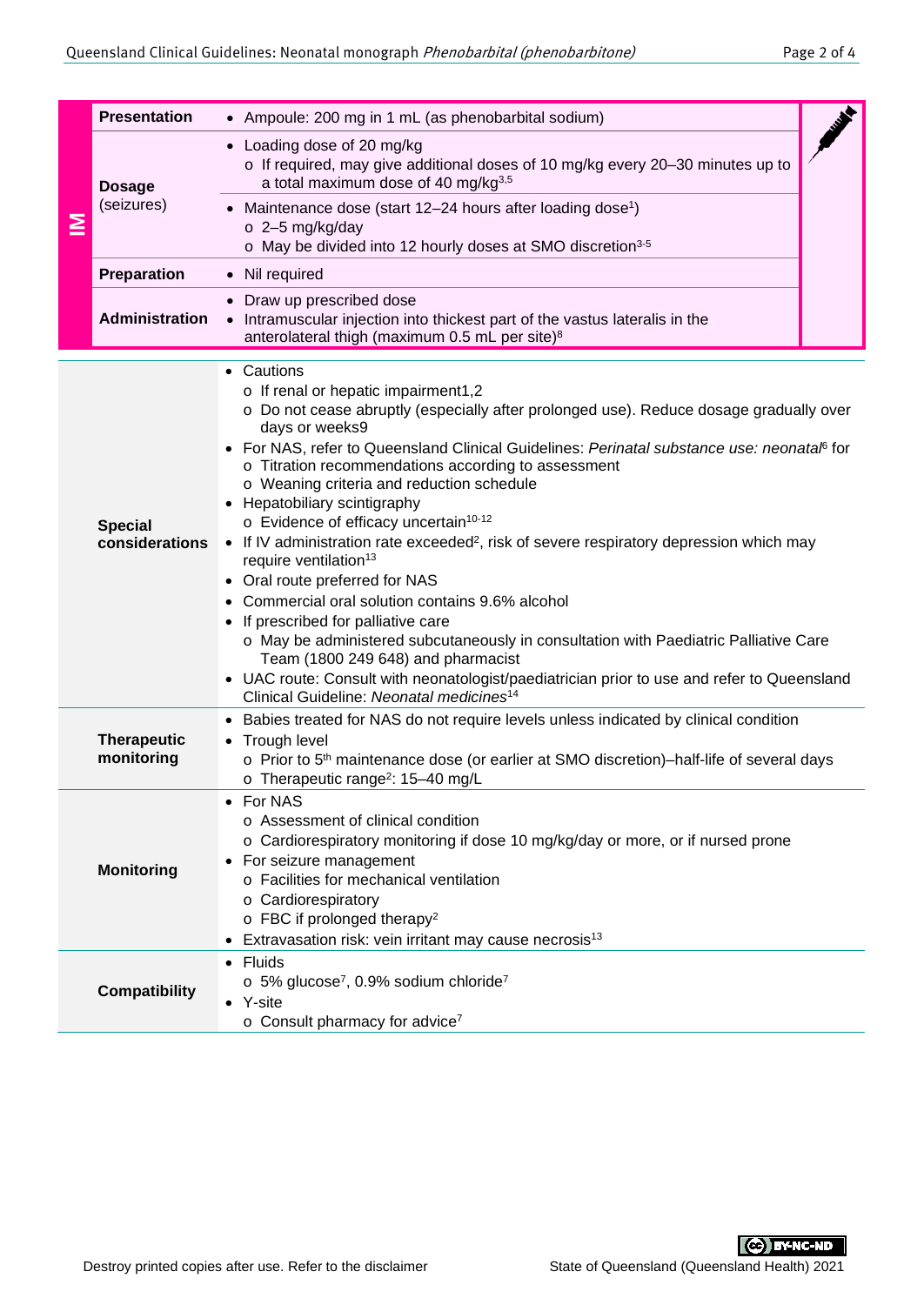| Incompatibility      | • PN and fat emulsion: co-infusion with phenobarbital not recommended (evidence limited).<br>If unavoidable, seek pharmacist advice first, filter infusion and flush before and after<br>$\bullet$ Fluids<br>$\circ$ No information <sup>7</sup><br>Drugs<br>$\bullet$<br>$\circ$ Adrenaline (epinephrine) <sup>7</sup> , amiodarone <sup>7</sup> , atracurium <sup>7</sup> , benzylpenicillin <sup>7</sup> , caspofungin <sup>7</sup> ,<br>cefotaxime <sup>7</sup> , cefoxitin <sup>7</sup> , clindamycin <sup>7</sup> , dobutamine <sup>7</sup> , erythromycin <sup>7</sup> , esmolol <sup>7</sup> , haloperidol<br>lactate <sup>7</sup> , ketamine <sup>7</sup> , lidocaine <sup>7</sup> , midazolam <sup>7</sup> , mycophenolate mofetil <sup>7</sup> , noradrenaline<br>(norepinephrine) <sup>7</sup> , protamine <sup>7</sup> , pyridoxine <sup>7</sup> , ranitidine <sup>7</sup> , suxamethonium <sup>7</sup> , thiamine <sup>7</sup> ,<br>verapamil <sup>7</sup> |  |
|----------------------|--------------------------------------------------------------------------------------------------------------------------------------------------------------------------------------------------------------------------------------------------------------------------------------------------------------------------------------------------------------------------------------------------------------------------------------------------------------------------------------------------------------------------------------------------------------------------------------------------------------------------------------------------------------------------------------------------------------------------------------------------------------------------------------------------------------------------------------------------------------------------------------------------------------------------------------------------------------------------|--|
| <b>Interactions</b>  | • Caution if co-administered with other CNS depressants (e.g. benzodiazepines, narcotics,<br>antihistamines or anaesthetics) <sup>9</sup>                                                                                                                                                                                                                                                                                                                                                                                                                                                                                                                                                                                                                                                                                                                                                                                                                                |  |
| <b>Stability</b>     | • Ampoule<br>o Store below 25 °C. <sup>9</sup> Protect from light <sup>7</sup><br>Oral solution<br>$\bullet$<br>o Discard 4 weeks after opening or as per local infection control policy (limited evidence)                                                                                                                                                                                                                                                                                                                                                                                                                                                                                                                                                                                                                                                                                                                                                              |  |
| Side effects         | • Blood: hypocalcaemia, folate deficiency <sup>2</sup><br>Circulatory: hypotension <sup>13</sup> , profound shock with peripheral vascular collapse <sup>2</sup><br>Immune: allergic skin rashes including Stevens Johnson Syndrome <sup>13</sup><br>Nervous: sedation <sup>13</sup> , irritability <sup>13</sup> , hyperexcitability <sup>13</sup> , prolonged coma <sup>2</sup> , depressed or<br>$\bullet$<br>absent reflexes <sup>2</sup><br>Respiratory: respiratory depression <sup>13</sup><br>$\bullet$                                                                                                                                                                                                                                                                                                                                                                                                                                                          |  |
| <b>Actions</b>       | • Long acting barbiturate with sedative, hypnotic and anticonvulsant properties <sup>9</sup>                                                                                                                                                                                                                                                                                                                                                                                                                                                                                                                                                                                                                                                                                                                                                                                                                                                                             |  |
| <b>Abbreviations</b> | CNS: central nervous system, IM: intramuscular, OGT: orogastric tube, NAS: neonatal<br>abstinence syndrome, NGT: nasogastric tube, PN: parenteral nutrition, SMO: most senior<br>medical officer                                                                                                                                                                                                                                                                                                                                                                                                                                                                                                                                                                                                                                                                                                                                                                         |  |
| <b>Keywords</b>      | Barbiturate, antiepileptic, phenobarbitone, sedative, hypnotic, epilepsy, seizure,<br>anticonvulsant, NAS, neonatal abstinence syndrome                                                                                                                                                                                                                                                                                                                                                                                                                                                                                                                                                                                                                                                                                                                                                                                                                                  |  |

The Queensland Clinical Guideline *Neonatal Medicines* is integral to and should be read in conjunction with this monograph. Refer to the disclaimer. Destroy all printed copies of this monograph after use.

## **References**

1. Australian Medicines Handbook Children's Dosing Companion. Phenobarbital. [Internet]. Adelaide: Australian Medicines Hanbook Pty Ltd; July 2020 [cited 2021 January 05]. Available from: [https://amhonline.amh.net.au.](https://amhonline.amh.net.au/)

2. MIMS Online. Phenobarbital (phenobarbitone). [Internet]: MIMS Australia; October 2020 [cited 2021 January 05]. Available from: [https://www.mimsonline.com.au.](https://www.mimsonline.com.au/)

3. IBM Micromedex®Neofax®. Phenobarbital. In: IBM Micromedex® NeoFax®/Pediatrics (electronic version). IBM Watson Health, Greenwood Village, Colorado, USA. 2021 [cited 2021 February 19]. Available from: http://neofax.micromedexsolutions.com

4. British National Formulary for Children (BNFC) online. Phenobarbital. [Internet]: Royal Pharmaceutical Society; December 2020 [cited 2021 January 06]. Available from: [https://www.medicinescomplete.com.](https://www.medicinescomplete.com/)

5. Shann F. Drug Doses. 17th ed: Collective Pty Ltd; 2017.

6. Queensland Clinical Guidelines. Perinatal substance use: neonatal. Guideline No. MN16.38-V2-R21. [Internet]. Queensland Health. 2016. [cited 2019 July 19]. Available from:<https://www.health.qld.gov.au/qcg>

7. Australian Injectable Drugs Handbook. Nicolette Burridge, Keli Symons, editors. Phenobarbital. 8th ed. [Internet]. New South Wales: Society of Hospital Pharmacists of Australia (SHPA); November 2020 [cited 2021 January 05]. Available from[: https://aidh.hcn.com.au.](https://aidh.hcn.com.au/)

8. Hockenberry M, Wilson D. Wong's Nursing Care of Infants and Children. 10th ed. USA: Elsevier; 2014.

9. Therapeutic Goods Administration (TGA). Phenobarbitone Injection. [Internet]. Canberra: Australian Government; July 2018 [cited 2021 January 05]. Available from: https://www.tga.gov.au

10. Malik D, Khan SH, Ali SW, Rather TA, Pakala R, Hassan MU, et al. Comparison of phenobarbitone and ursodeoxycholic acid in drugaugmented hepatobiliary scintigraphy for excluding the diagnosis of obstructive cholestasis in neonatal cholestasis syndrome. Nuclear Medicine Communications 2015;36(8):827-32.

11. Lewis T, Kuye S, Sherman A. Ursodeoxycholic acid versus phenobarbital for cholestasis in the Neonatal Intensive Care Unit. BMC Pediatrics 2018;18(1):197.

12. Enayatollah NK, Fariba M. Application of ursodeoxycholic acid in hepatobiliary scintigraphy for neonatal hyperbilirubinemia: comparison with phenobarbital. Majallahī-i pizishk-i hastahī Īrān 2009;17(2):20.

13. Australian Medicines Handbook. Phenobarbital. [Internet]. Adelaide: Australian Medicines Handbook Pty Ltd; July 2020 [cited 2021 January 05]. Available from[: https://amhonline.amh.net.au.](https://amhonline.amh.net.au/)

14. Queensland Clinical Guidelines. Neonatal medicines. Guideline No. MN19.54-V1-R24. [Internet]. Queensland Health. 2019. [cited 2021 January 15]. Available from:<https://www.health.qld.gov.au/qcg>